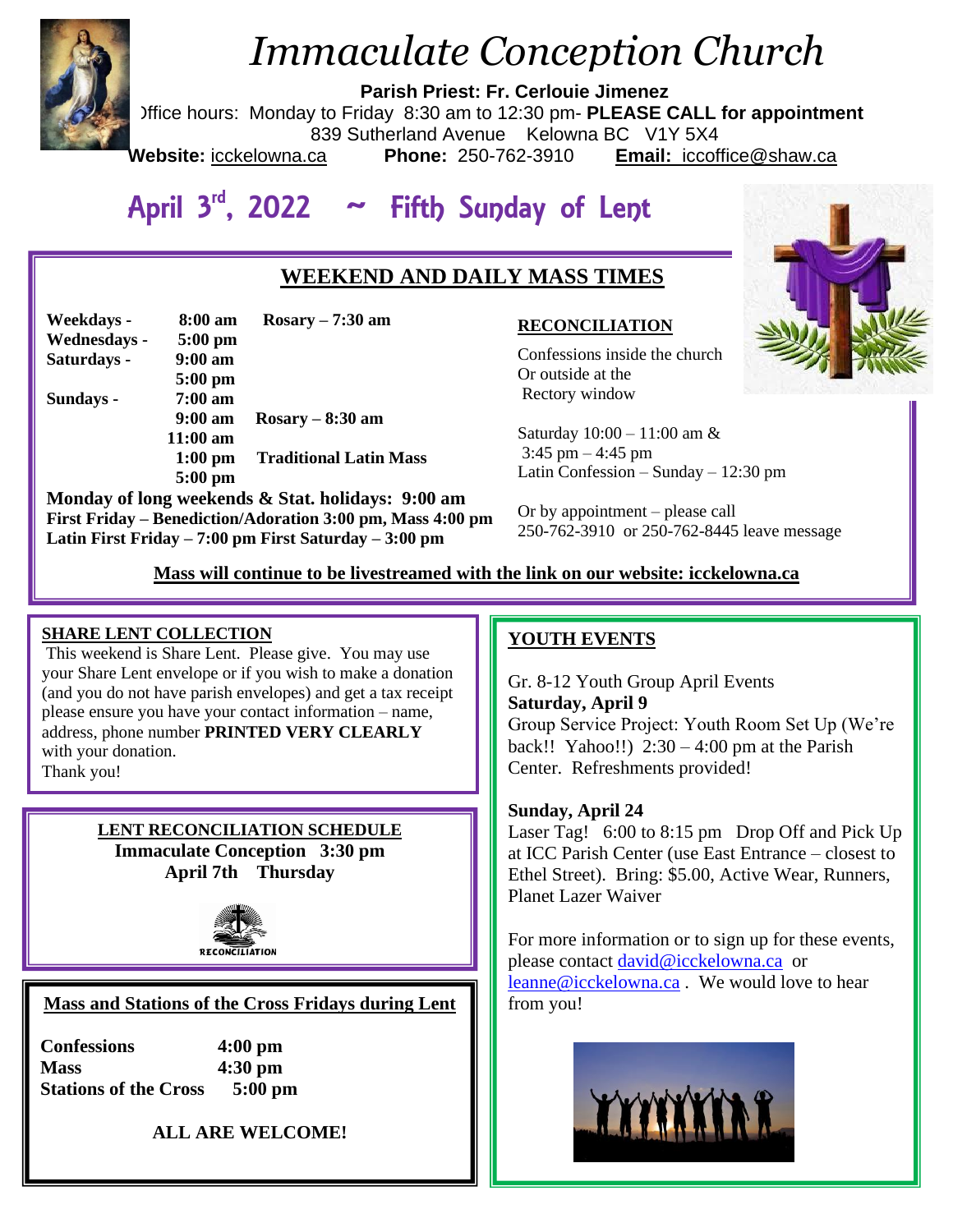#### **Parish & Religious Ed Offices PLEASE CALL OR EMAIL to make an appointment Parish Office: Maureen Marks**  250-762-3910 ext. 0 or [iccoffice@shaw.ca](mailto:iccoffice@shaw.ca) **Religious Ed office** David Ziebart [david@icckelowna.ca](mailto:david@icckelowna.ca)  250-762-3910 ext. 3 Leanne Hopegood [leanne@icckelowna.ca](mailto:leanne@icckelowna.ca) 250-762-3910 ext. 4

#### **WORLDWIDE ROSARY FOR PEACE**.

ICC will join 4,615 locations throughout the world to pray the Rosary for World Peace - every **Wednesday** during

Lent **at 6:00 pm** in the Church. Holy Mass at 5:00 pm.

This is the weapon of our times! All are welcome to join together in prayer!



#### **Jesus the River of Life Charismatic Conference April 29-30, 2022**

Summerland BC - Holy Child Church. Join Father Trevor Nathasingh as he examines the word of God from Rev. 22:1-2, "The River of the Water of Life, flowing from the throne of God, for the healing of the Nations." Come and experience the Word of God, living and active in us, as we listen to the promptings of the Holy Spirit and learn how to co-operate with God as he reveals His perfect plan for us. There is no registration fee, but a love offering will be accepted.

Register: Zoom Link - email Loree Renwick by April 26 [ndccrs2020@gmail.com](mailto:ndccrs2020@gmail.com) or on-site April 29: Holy Child Church, Summerland BC Pre-conference info: call/email Roy MacIntyre 1-778-740-0508 [roymacintyre@shaw.ca](mailto:roymacintyre@shaw.ca) or visit:<https://www.holyspiritbaptizer.com/conference> Post-conference: talks on web.

#### **REMEMBER TO PRAY FOR THE ILL:**

l

Chinee Fajardo,Rosemarie Rosser, Luisito and Crispin Clemente, Nancy Brisson. Paul Meyer, Ginoefa Diakow, Rick Lock, Cathie Lock, Mertis Filiatrault, Sister Barbara, Candace Gilmore-Stephensen, Anne Engel, Aisley Ducharme, Tony Lunelli, Catherine Fortunat, Michael M, Trudy Szulkies, Cherie Lynn Walsh, Suzanne Crowe, Alicia L, Rosa Maria Santos, Arthur Cobham, Marcus Cresswell, Ray Pauluk, Aggie Turner, Roger Jolicoeur, Desjardines families, Rachel Donegan, & Ernie Poitras.

\*\*If you have a loved one that you would like on the prayer list or if you know of someone who no longer needs to be on the list please contact Maureen at the Parish office – 762-3910 ext. 0, or email at iccoffice@shaw.ca

#### **MASS INTENTIONS Repose – R. Intention – I.**

| 9:00 am <b>I.</b> Rod Atwell                                                                                                                                                                                                                                                                                        | 9:00 am <b>R.</b> Marcus Novel                                                                                                                                                                                                                                                                                                                                                                                |
|---------------------------------------------------------------------------------------------------------------------------------------------------------------------------------------------------------------------------------------------------------------------------------------------------------------------|---------------------------------------------------------------------------------------------------------------------------------------------------------------------------------------------------------------------------------------------------------------------------------------------------------------------------------------------------------------------------------------------------------------|
| Sat. Apr 2                                                                                                                                                                                                                                                                                                          | Sat. Apr 9                                                                                                                                                                                                                                                                                                                                                                                                    |
| 5:00 pm I. Sarah Bernacki                                                                                                                                                                                                                                                                                           | 5:00 pm I. Barry Greenwood                                                                                                                                                                                                                                                                                                                                                                                    |
| 9:00 am Intentions of Parishioners                                                                                                                                                                                                                                                                                  | 9:00 am Intention of Parishioners                                                                                                                                                                                                                                                                                                                                                                             |
| Sun. Apr 3                                                                                                                                                                                                                                                                                                          | Sun. Apr 10                                                                                                                                                                                                                                                                                                                                                                                                   |
| 11:00 am Intentions of Parishioners                                                                                                                                                                                                                                                                                 | 11:00 am Intention of Parishioners                                                                                                                                                                                                                                                                                                                                                                            |
| 5:00 pm I. Joey Marin-Rasmussen                                                                                                                                                                                                                                                                                     | 5:00 pm <b>I.</b> Kathleen Mayhew                                                                                                                                                                                                                                                                                                                                                                             |
| 8:00 am <b>I.</b> Elizabeth Wolters<br>Mon. Apr 4<br>Tues. Apr 5 $8:00$ am <b>I.</b> Mayhew/Bullock & Kahn families<br>Wed. Apr 6 8:00 am R. Hans & Hildegard Novelletto<br>5:00 pm I. AnnMarie & Matthew Bernacki<br>Thurs. Apr $7\,8:00$ am <b>R</b> . Carl Eichinger<br>Apr 8 8:00 am I. Alfred Geismayr<br>Fri. | 8:00 am <b>R</b> . Teresa Chiarello<br>Mon. Apr 11<br>8:00 am <b>R.</b> Josephine & Anthony Krizak<br>Tues. Apr 12<br>8:00 am I. Matteo Plaxton<br>Wed. Apr 13<br>5:00 pm <b>I.</b> Grace Kulaga<br>NO 8 am Mass<br>Thurs. Apr 14<br>Holy Thursday -7:00 pm ONLY<br>Good Friday - NO 8 am Mass<br>Fri.<br><b>Apr. 15</b><br>$10:00 \text{ am}$<br><b>Stations of the Cross</b><br>3:00 pm Good Friday service |

Stations of the Cross during Lent – Fridays at 5:00 pm in the Church. All are welcome!

**Give to the Ukraine** – We have a list of items (on the tables in the entrance of the church) that are needed by our brothers and sisters in the Ukraine and bins in the entrance of the church you may leave the items. You may also give to Our Lady of Dormition, Ukrainian Catholic Church on Coronation Ave and Gordon - **250-860-7295**. Please contact the church for times you can drop off items to support those suffering from the war in the Ukraine. Continue to pray for peace in the world.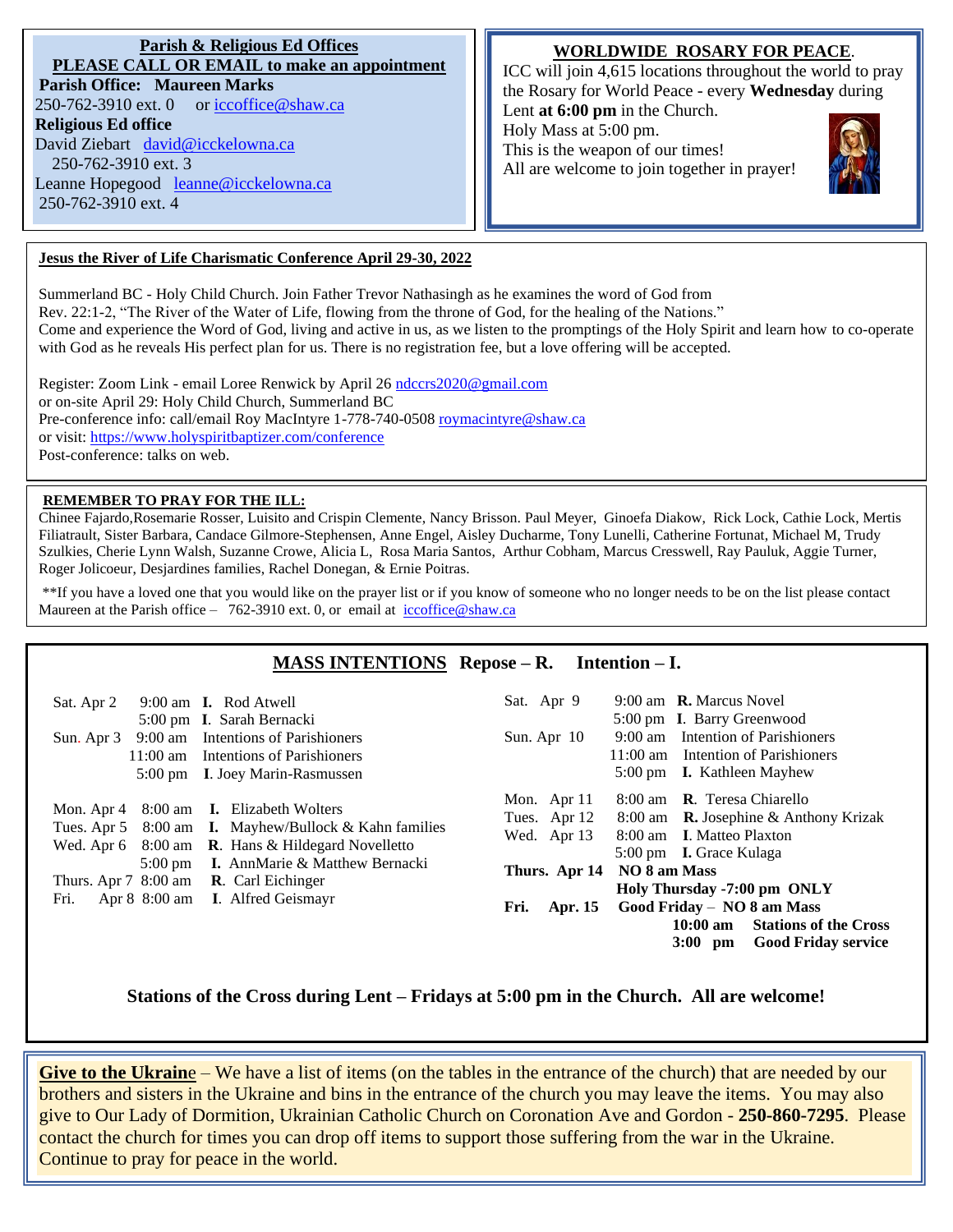#### *St. Vincent de Paul*

## God of Love,

Through this Lenten journey, purify my desires to serve you in the person of the poor. Free me from ignorance, fear, intolerance. any temptations to judge others, or to place myself above others. Grant me a generous heart that I may use my gifts and talents to help those in need.

**We are still in need of a treasurer for Saint Vincent de Paul. If you, or someone you know, is good with numbers, please prayerfully consider sharing your gifts in this way.**

For those who are able to give financially, we are now able to accept e-transfer donations a[t icc.ssvp@gmail.com](mailto:icc.ssvp@gmail.com), or through our National website: ssvp.ca . Click donate and choose Immaculate Conception Kelowna.



Thank you for your generosity to those in need.

#### **LEGION OF MARY -** Pray, Consecrate, Serve

Next meeting is Tuesday April 12th at 1 pm in the Blue Room of the parish hall. Newcomers welcome. For more information phone Annie at 250-762-5072 or

Colleen 250-868-8071.



Legion of Mary

#### **Knights of Columbus Way of the Cross**

You are invited to attend the 1st Annual Knights of Columbus outdoor Way of the Cross procession. Bring your family and friends and join your neighbors and fellow brothers and sisters in an opportunity to reflect on Jesus' death and the sacrifice He made for us.

Date: April 15, 2022 – Good Friday Time: 12:00 noon Location: Immaculata Regional High School - open field (back of the school) 1493 KLO Rd, Kelowna

Lots of parking available Unfortunately no washroom facility available



#### **EASTER SCHEDULE**

**HOLY THURSDAY** (April 14) Evening Mass of the Lord's Supper **7:00 PM** 

Procession of the Blessed Sacrament & Reposition (Please bring your own candle) 8:30PM – 10:00 pm

**GOOD FRIDAY** (April 15) Holy Rosary **9:30 AM**  Stations of the Cross **10:00 AM**  Seven Last Words / Devotion to the Seven **Sorrows** 

**12 NOON**  Good Friday service of the Lord's Passion **3:00PM**  Procession of the Crucifix

(Please bring your own candles) 4:30PM

#### **HOLY SATURDAY** (April 16)

Rosary 9:30 am Sacrament of Confession **10:00 am – 11:00 am** Blessing of Easter Food **12 NOON** 

Chaplet & Novena to Divine Mercy **3:00 pm** Easter Vigil (Please bring your own candles) **8:00 pm**

#### **EASTER SUNDAY** (April 17)

Rosary 8:30am **Holy Mass 9:00 am Holy Mass 11:00 am** Traditional Latin Mass 1:00 pm

Chaplet & Novena to Divine Mercy 3:00 pm

**Holy Mass 4:00 pm**

## **\*\* No 5:00 pm Mass on Easter Sunday**

Monday – April 18 Rosary – 8:30 am, Mass – 9:00 am Novena to Divine Mercy  $-3:00$  pm, Mass  $-4:00$  pm Tues. to Friday – Rosary - 7:30 am, Mass –  $8:00$  am Novena to Divine Mercy  $-$  3:00 pm, Mass  $-$  4:00 pm

Sat. April 23 – Rosary – 8:30 am, Mass – 9:00 am Novena to Divine Mercy 3:00 pm**, Mass – 4:00 pm \*\* No 5:00 pm Mass on Saturday, April 23rd**